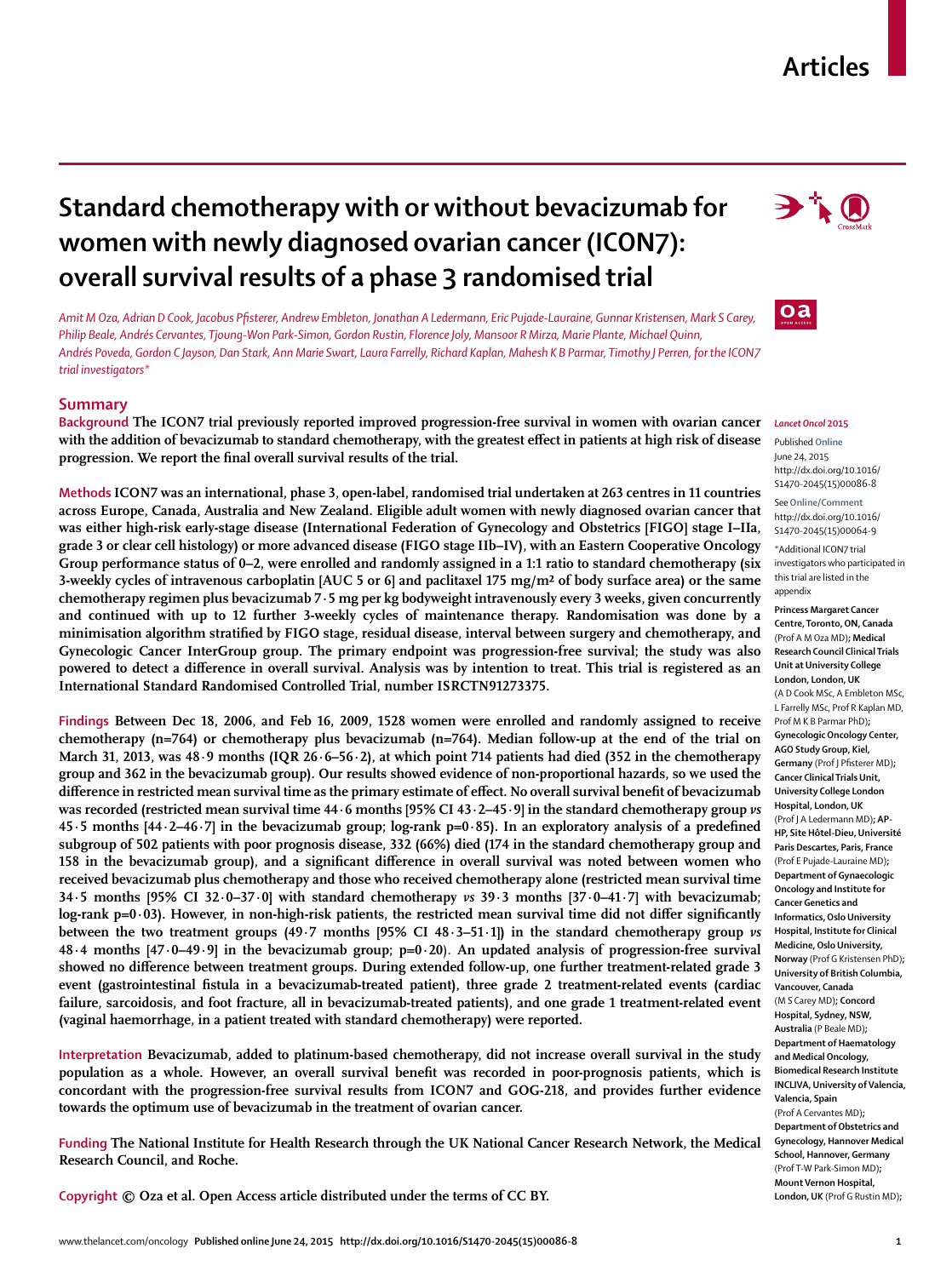**Centre François Baclesse, Caen, France** (Prof F Joly MD)**; Department of Oncology, Copenhagen University Hospital, Copenhagen, Denmark** (M R Mirza MD)**; Centre Hospitalier Universitaire de Québec, L'Hôtel-Dieu de Québec, Canada** (M Plante MD)**; Royal Women's Hospital, Melbourne, Australia** (Prof M Quinn MD)**; Fundación Instituto Valenciano de Oncolog**ía**, Valencia, Spain**  (A Poveda MD)**; Institute of Cancer Sciences and Christie Hospital, University of Manchester, Manchester, UK** (Prof G C Jayson PhD)**; St James Institute of Oncology, St James University Hospital, Leeds, UK** (D Stark MD, Prof T J Perren MD)**; and Norwich Clinical Trials Unit, University of East Anglia, Norwich, UK**  (Prof A M Swart MBBS)

Correspondence to**:** Mr Adrian D Cook, Medical Research Council Clinical Trials Unit at University College London, Aviation House, 125 Kingsway, London WC<sub>2</sub>B 6NH LIK **adrian.cook@ucl.ac.uk** 

See **Online** for appendix

## *Panel:* **Research in context**

#### **Evidence before this study**

The primary progression-free survival analysis of the ICON7 trial reported significantly improved progression-free survival when bevacizumab was added to standard chemotherapy in newly diagnosed ovarian cancer. The effect was greatest in patients at high risk of disease progression. Similar progression-free survival findings were reported in the GOG-218 trial.

#### **Added value of this study**

In a planned mature analysis of overall survival, no difference in overall survival was noted between those patients who received bevacizumab plus chemotherapy and those who received chemotherapy alone. However, in subgroup analyses, improved overall survival was noted in patients at high risk of disease progression who received bevacizumab compared with those who did not.

#### **Implications of all the available evidence**

Bevacizumab may have a role in the treatment of patients with poor-prognosis ovarian cancer. Future work should address questions of treatment duration, targeting, timing, re-challenge, and dose fractionation.

## **Introduction**

Ovarian cancer is the seventh most common cancer worldwide, with 238 700 new cases and 151 900 deaths in 2012.1 The prognosis of the disease remains poor: the European mean age-standardised 5-year survival was only  $37.6\%$  for women diagnosed between 2000 and 2007.<sup>2</sup>

Until 2011, the international standard of care for women with advanced or poor-prognosis early-stage ovarian cancer mainly consisted of debulking surgery followed by chemotherapy with carboplatin and paclitaxel.3 Since then, modulation of VEGF has moved from a theoretical concept4 to a key component of treatment. Two large-scale phase 3 randomised trials, GOG-218 and ICON7, both undertaken in first-line settings, showed that the addition of the anti-VEGF monoclonal antibody, bevacizumab, to conventionally administered carboplatin and paclitaxel chemotherapy significantly improved progression-free survival.<sup>5,6</sup> Two further randomised trials in recurrent ovarian cancer have shown significant improvement in progression-free survival through the addition of bevacizumab to conventionally administered carboplatin and gemcitabine chemotherapy both in the platinumsensitive and platinum-resistant relapsed setting.<sup>7,8</sup> These data were used to support bevacizumab licensing through the European Medicines Agency for use in the first-line setting for patients with at least International Federation of Gynecology and Obstetrics (FIGO) stage IIIB disease (according to 1988 staging criteria), at first recurrence for patients with platinum-sensitive disease not previously treated with bevacizumab or other VEGF-targeted drugs, and in the setting of platinum-resistant recurrence combined with paclitaxel, topotecan, or pegylated liposomal doxorubicin.9 Bevacizumab has also been approved in the platinum-refractory setting by the US Food and Drug Administration.<sup>10</sup>

The GOG-218 trial,<sup>5</sup> which enrolled 1873 patients with FIGO stage III–IV ovarian cancer with macroscopic residual disease after primary surgery, showed a significant improvement in progression-free survival with the addition of bevacizumab (hazard ratio [HR] 0·72, 95% CI 0·63–0·82; p<0·001). Patients received treatment with carboplatin and paclitaxel chemotherapy, and either

concurrent bevacizumab 15 mg per kg every 3 weeks followed by up to 16 cycles of maintenance bevacizumab (at the same dose) or placebo for the same duration, all administered intravenously. The ICON7 trial, which was done in a patient population that included those with poor-prognosis, early-stage disease and those with optimally or suboptimally debulked advanced disease, showed improved progression-free survival in patients receiving bevacizumab, with restricted mean progressionfree survival over 36 months of 20·3 months on standard chemotherapy and 21·8 months with bevacizumab (HR 0·81, 95% CI 0·70–0·94; p=0·004). An increased effect was noted in patients at high risk of disease progression, a similar group to the GOG-218 study population, with restricted mean progression-free survival after 42 months' follow-up of 14·5 months in the standard chemotherapy group and 18·1 months in the bevacizumab group (HR 0 $-73$ , 95% CI 0 $-60-0.93$ ; p=0 $-0.002$ ).

To fully assess a new treatment, the effect on overall survival as well as progression-free survival must be known. ICON7 was designed with a progression-free survival primary endpoint but was also powered to detect an overall survival improvement. At the time of the primary progression-free survival analysis, overall survival data were immature in both ICON7 and GOG-218, and preliminary analyses showed no difference between treatment groups in either study. Here, we present the final analysis of mature overall survival data from ICON7, together with detailed data about the effect of bevacizumab according to stage and extent of residual disease after primary debulking surgery.

#### **Methods**

#### **Study design and participants**

The design of this trial has previously been described in detail.6 In brief, eligible women with ovarian cancer were recruited from 263 centres (a mixture of general hospitals and specialist centres) in 11 countries across Europe, Canada, Australia, and New Zealand (appendix pp 1–5) and were randomly assigned 1:1 in an open-label study to receive standard chemotherapy or standard chemotherapy with bevacizumab. Eligible patients were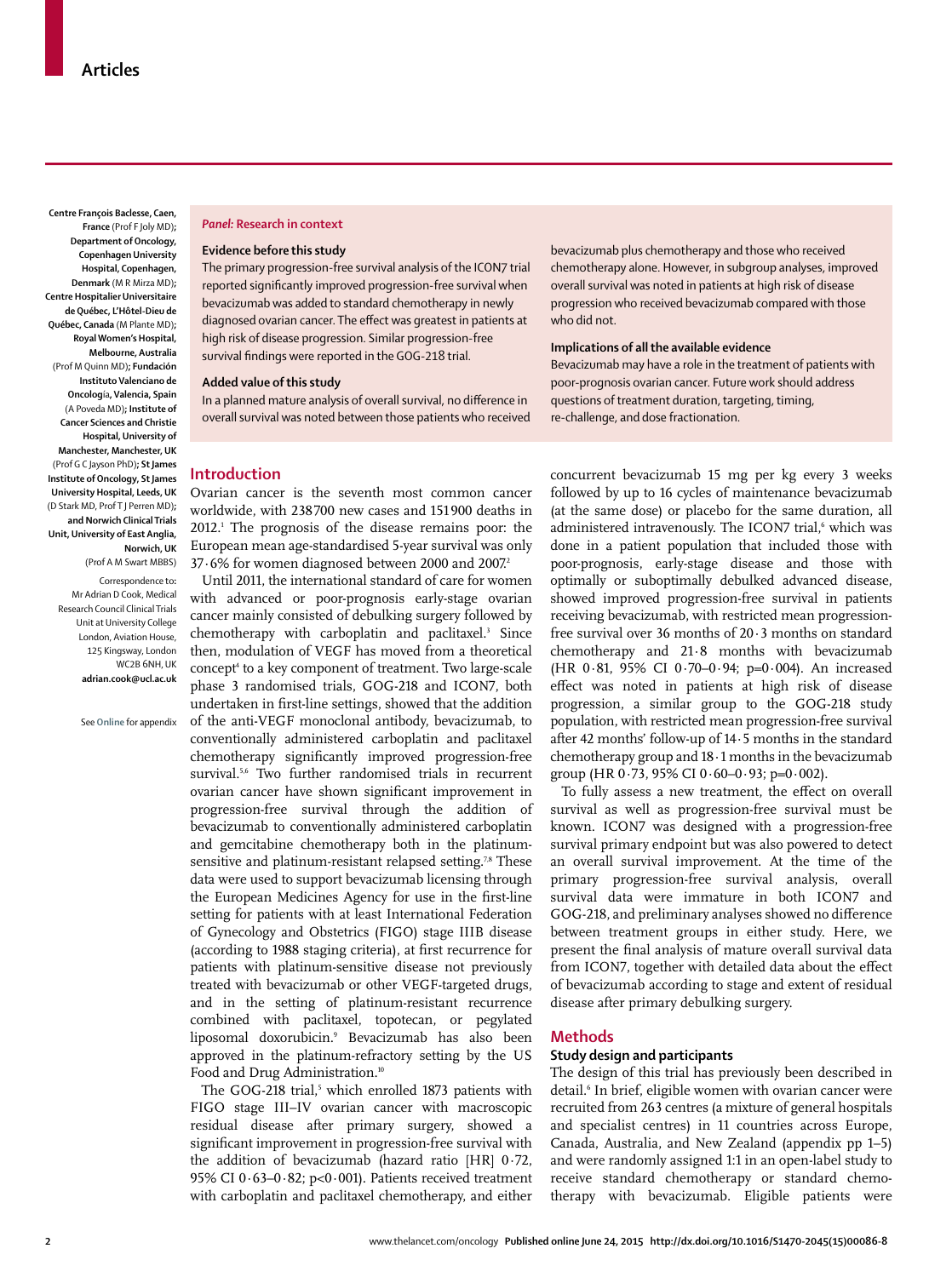aged 18 years or older; with newly diagnosed epithelial ovarian, fallopian tube, or primary peritoneal cancer; an Eastern Cooperative Oncology Group (ECOG) performance status of 0–2; FIGO 1988 stage IIb–IV or high-risk (grade 3 or clear cell histology) stage I–IIa disease; had undergone debulking cytoreductive surgery or, in advanced disease, had a biopsy with no further surgery planned; and had adequate coagulation parameters and liver, renal, and bone marrow function. The exclusion criteria were having other tumour types, previous systemic therapy, planned surgery, and uncontrolled hypertension.

The study protocol was compliant with good clinical practice guidelines and the Declaration of Helsinki. Ethics approval was obtained in all participating countries and where required in all participating centres. All patients provided written informed consent.

## **Randomisation and masking**

Randomisation was done centrally by a computer system based at the Medical Research Council Clinical Trials Unit (London, UK) accessed via the web or telephone. Randomisation was done using 1:1 allocation and a minimisation algorithm, and was stratified by Gynecologic Cancer Intergroup (GCIG) group, a combination of FIGO stage and residual disease (stage I–III and ≤1 cm residual disease *vs* stage I–III and >1 cm residual disease *vs* inoperable stage III and stage IV disease) and planned interval between surgery and chemotherapy  $(\leq 4$  weeks or >4 weeks). Neither patients nor physicians were masked to treatment allocation.

#### **Procedures**

Patients received either six 3-weekly cycles of intravenous carboplatin (AUC 5 or 6) and paclitaxel (175 mg/m<sup>2</sup> of body surface area), or the same regimen with intravenous bevacizumab (7·5 mg/kg of bodyweight) given concurrently and continued for 12 further 3-weekly cycles (with a duration of bevacizumab exposure of about 1 year), or until disease progression. To avoid delayed wound healing, bevacizumab was omitted at cycle 1 if chemotherapy was started within 4 weeks of surgery. Bevacizumab cycles omitted for any reason were not replaced.

CT scans were done after treatment cycles 3 and 6, and then 9 and 12 months after randomisation. Following treatment, women were seen every 3 months until the end of year 3, every 6 months during years 4 and 5, and annually thereafter. Scans continued every 6 months until the end of year 3, then as clinically indicated. Disease progression was assessed by investigators according to RECIST 2000<sup>11</sup> guidelines, and needed radiological or clinical evidence of progression. Cancer antigen 125 (CA125) progression alone was insufficient to define progressive disease. Following disease progression, women were seen every 6 months up until year 5, then annually. Quality of life was assessed with



#### *Figure 1:* **Trial profi le**

\*Includes 16 patients last seen more than 6 months before the end of the study. †Includes 11 patients last seen more than 6 months before the end of the study.

the European Organisation for Research and Treatment of Cancer QLQ-C30 and QLQ-OV28 questionnaires.

## **Outcomes**

The primary outcome of ICON7 was progression-free survival, which has been previously reported. Secondary outcomes were overall survival and safety outcomes of adverse events, laboratory results, and worsened ECOG performance status. Exploratory outcome measures were quality of life, health economics, and translational research.

Risk groups were defined at the time of the primary progression-free survival analysis to enable comparison with the GOG-218 study population. They were refined slightly before database lock for the present analysis in accordance with current clinical practice and defined prospectively in the statistical analysis plan. High risk of progression was defined as stage IV disease, inoperable stage III disease, or suboptimally debulked (>1 cm) stage III disease (appendix p 10). To enable comparison with previous analyses, results are also presented for two other high-risk definitions: exclusion of inoperable stage III–IV patients, to match the previous ICON7 high-risk group; and inclusion of patients with 0–1 cm residual tumour, to match the GOG-218 population (appendix p 8). Between the primary progression-free survival analysis and the present analysis, recruiting centres were asked (following the GCIG fourth ovarian cancer consensus conference statement<sup>3</sup>) to reclassify patients with up to 1 cm of residual disease into those with no macroscopic residuum or those with macroscopic residuum measuring 1 cm or less. The non-high-risk patients were defined as those who did not meet the criteria for high-risk disease.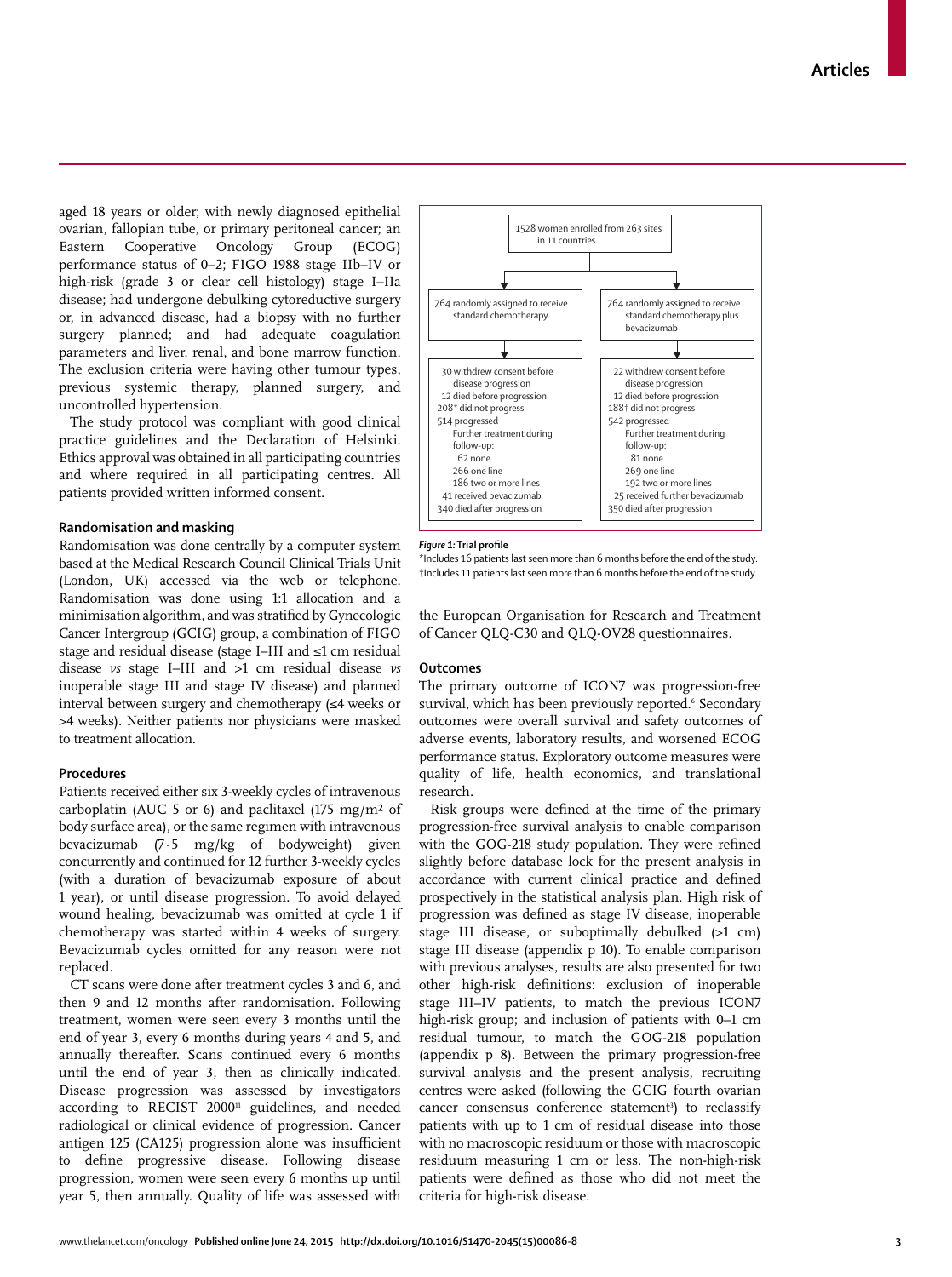Three further patient subgroups of particular interest were defined: patients with clear cell carcinoma (roughly 10% of patients because of enriched enrolment—ie, the use of less restrictive staging criteria, which meant that patients with clear cell carcinoma of any stage were eligible); high-risk low-stage patients, with stage I–IIA clear cell or grade 3 carcinoma; and low-grade serous carcinomas (grade 1).

## **Statistical analysis**

This study was designed and powered to detect differences in progression-free and overall survival between the treatment groups. The analysis of overall survival needed 715 deaths to detect a 10-month improvement in median survival from 43 to 53 months (HR  $0.81$ ), with 80% power at a two-sided 5% significance level. The progression-free survival analysis needed 684 disease progression events to show a 5-month progression-free survival increase from 18 to 23 months, with 90% power and two-sided 5% significance level.

Analysis followed the principle of intention-to-treat and included all patients randomly assigned to treatment. The primary analysis used an unstratified log-rank test to compare overall survival between randomised groups. Treatment effects were estimated from Cox regression analyses when proportional hazards could be assumed. With evidence of non-proportionality, flexible parametric survival models<sup>12</sup> were used to smooth survival curves and estimate survival differences during a 5-year period, which is the approximate follow-up if patients were enrolled midway through the recruitment period and remained in follow-up at the study end. Stata version 13.1 was used for all analyses.

This study is registered as an International Standard Randomised Controlled Trial, number ISRCTN 91273375.

#### **Role of the funding source**

This study was led and funded by the UK Medical Research Council Clinical Trials Group. The trial was designed by members of the trial management group who reviewed and approved the protocol. The trial management group included representatives of the GCIG participating groups and the funding sources. Final decisions about trial conduct were the responsibility of chief investigators and funder. The trial management group were invited to comment on draft versions of this report, but responsibility for the report remained with the authors. ADC and AE had full access to all the raw data, and ADC had final responsibility for the decision to submit for publication.

## **Results**

Between Dec 18, 2006, and Feb 16, 2009, seven GCIG groups recruited 1528 women with ovarian cancer from 263 centres across Europe, Canada, Australia, and New Zealand; these women were enrolled and randomly assigned to receive standard carboplatin and paclitaxel chemotherapy (n=764) or standard chemotherapy plus bevacizumab (n=764; figure 1). Median follow-up was 48·9 months (IQR 26·6–56·2), and follow-up ended on

|                                                               | All patients              |                     | High-risk patients       |                     |  |
|---------------------------------------------------------------|---------------------------|---------------------|--------------------------|---------------------|--|
|                                                               | Standard therapy (n=764)  | Bevacizumab (n=764) | Standard therapy (n=254) | Bevacizumab (n=248) |  |
| Overall survival                                              |                           |                     |                          |                     |  |
| Follow-up duration (months)                                   | $48.6(24.3 - 56.0)$       | 48.8 (28.2-56.4)    | 29.0 (14.1-50.7)         | $38.9(21.1 - 52.5)$ |  |
| Deaths                                                        | 352 (46%)                 | 362 (47%)           | 174 (69%)                | 158 (64%)           |  |
| Median overall survival (months; 95% CI)                      | $58.6(53.5-67.5)$         | $58.0(52.4 - 66.9)$ | $30.2(27.0 - 34.3)$      | 39.7 (36.0-44.2)    |  |
| Log-rank test p value                                         | $p=0.85$                  |                     | $p = 0.03$               |                     |  |
| HR (95% CI)                                                   | $0.99(0.85 - 1.14)$       |                     | $0.78(0.63 - 0.97)$      |                     |  |
| Non-proportionality p value*                                  | $p=0.02$                  |                     | $p = 0.01$               |                     |  |
| (Restricted) mean survival time (months; 95% CI) <sup>+</sup> | $44.6(43.2 - 45.9)$       | $45.5(44.2 - 46.7)$ | 34.5 (32.0-37.0)         | 39.3 (37.0-41.7)    |  |
| Restricted mean survival time difference (95% CI)             | $0.9$ ( $-0.8$ to $2.6$ ) |                     | $4.8(1.5-8.1)$           |                     |  |
| Progression-free survival                                     |                           |                     |                          |                     |  |
| Follow-up duration (months)                                   | $16.3(8.8 - 48.4)$        | $19.4(12.7 - 45.3)$ | $10.1(7.7-18.2)$         | $15.6(9.9-21.7)$    |  |
| Disease progression                                           | 526 (74%)                 | 554 (73%)           | 228 (90%)                | 223 (90%)           |  |
| Median progression-free survival (months; 95% CI)             | $17.5(15.7 - 18.7)$       | 19.9 (19.1-22.0)    | $10.5(9.3 - 12.0)$       | $16.0(14.2 - 17.8)$ |  |
| Log-rank test p value                                         | $p = 0.25$                |                     | $p=0.001$                |                     |  |
| HR (95% CI)                                                   | $0.93(0.83 - 1.05)$       |                     | $0.73(0.61 - 0.88)$      |                     |  |
| Non-proportionality p value*                                  | p<0.0001                  |                     | p<0.0001                 |                     |  |
| (Restricted) mean survival time (months; 95% CI) <sup>+</sup> | $27.7(26.1-29.2)$         | 29-2 (27-7-30-7)    | $15.9(14.1 - 17.7)$      | 20.0 (18.1-21.8)    |  |
| Restricted mean survival time difference (95% CI)             | $1.6$ (-0.6 to 3.7)       |                     | $4.1(1.4-6.7)$           |                     |  |

Data are median (IQR) or n (%), unless otherwise indicated. HRs, p values, and survival time differences are for differences between the standard therapy and bevacizumab groups. HR=hazard ratio. \*Grambsch-Therneau test. †Restricted at 5 years.

*Table 1:* **Primary analysis of overall survival and updated analysis of progression-free survival**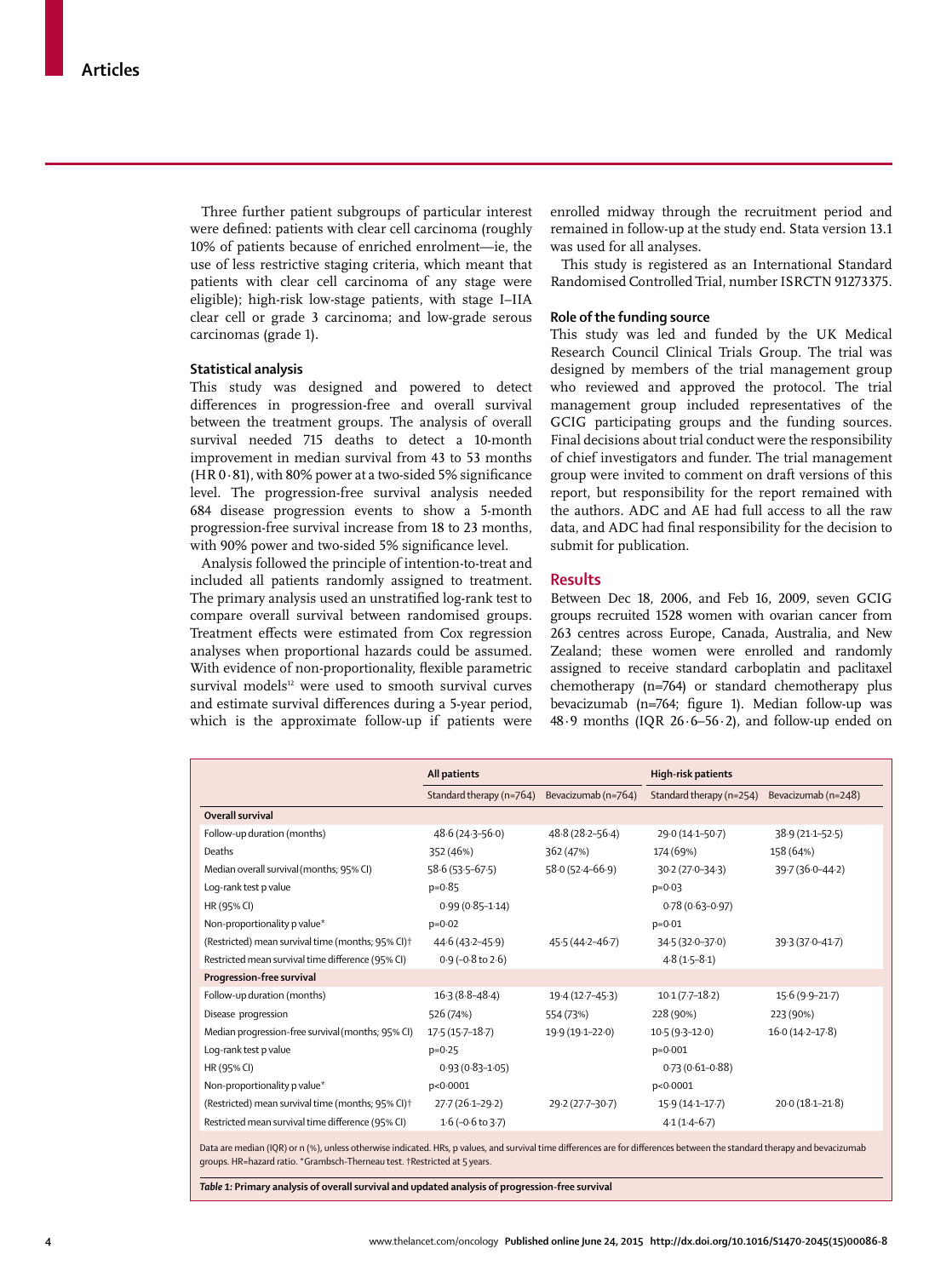

*Figure 2:* **Overall survival**

(A) Overall survival in all patients. (B) Difference in overall survival between all patients in the two groups. (C) Overall survival in high-risk patients. (D) Difference in overall survival between high-risk patients in the two groups.

March 31, 2013. Patient baseline characteristics are summarised in appendix p 8; the median age of the patients was 57 years (IQR 50–64); 1415 (94%) of 1501 (excluding those with unknown performance status) had an ECOG performance status of 0 or 1; 1340 (89%) of 1502 (excluding those with cancer originating from multiple sites) had cancer of ovarian origin; 1054 (69%) had disease of serous histology; 175 (11%) had FIGO stage III, IIIA, or IIIB disease, and 1071 (70%) stage IIIC or IV disease. Following primary surgery, 395 (26%) patients had residual disease larger than 1 cm, 369 (24%) had visible disease up to 1 cm in diameter, and 734 (48%) had no visible residual disease. All randomised patients were included in analyses, and patient characteristics were well balanced between the groups (appendix p 8). Median follow-up was 48·6 months (IQR 24·3–56·0) in the standard chemotherapy group and  $48.8$  months  $(28.2-56.4)$  in the bevacizumab group, with shorter follow-up durations of 29·0 months (14·1–50·7) and  $38.9$  months  $(21.1-52.5)$ , respectively, for high-risk patients.

The patient subgroup at high risk of progression consisted of 502 (33%) of 1528 patients. Their median age was 60 years (IQR 52–66) and 60 (12%) had cancer of primary peritoneal origin (compared with 106 [7%] of all enrolled patients overall). Most of the high-risk patients (381 [76%]) had serous-type ovarian cancer, and the group included 30 (6%) patients who did not undergo debulking surgery.

In total, 714 patients (47%) died during the study: 352 (46%) of those in the chemotherapy group and 362 (47%) of those in the chemotherapy plus bevacizumab group (table 1). The difference in overall survival between randomised groups was neither clinically nor statistically significant (log-rank test  $p=0.85$ ), although non-proportionality was evident ( $p=0.02$ ). Figure 2A shows the Kaplan-Meier survival curves for the two groups. Over time, the largest absolute difference in survival was less than 5%, occurring around 2 years after enrolment and favouring patients who received bevacizumab (figure 2B). Because the evidence of non-proportionality renders a hazard ratio difficult to interpret, we estimated restricted mean survival in each group. Restricted mean survival was 44·6 months (95% CI 43·2–45·9) for women in the chemotherapy group and  $45.5$  months  $(44.2-46.7)$  in the chemotherapy plus bevacizumab group (table 1).

Of the 502 high-risk patients, 332 (66%) died, including 174 (69%) of 254 in the chemotherapy group and 158 (54%)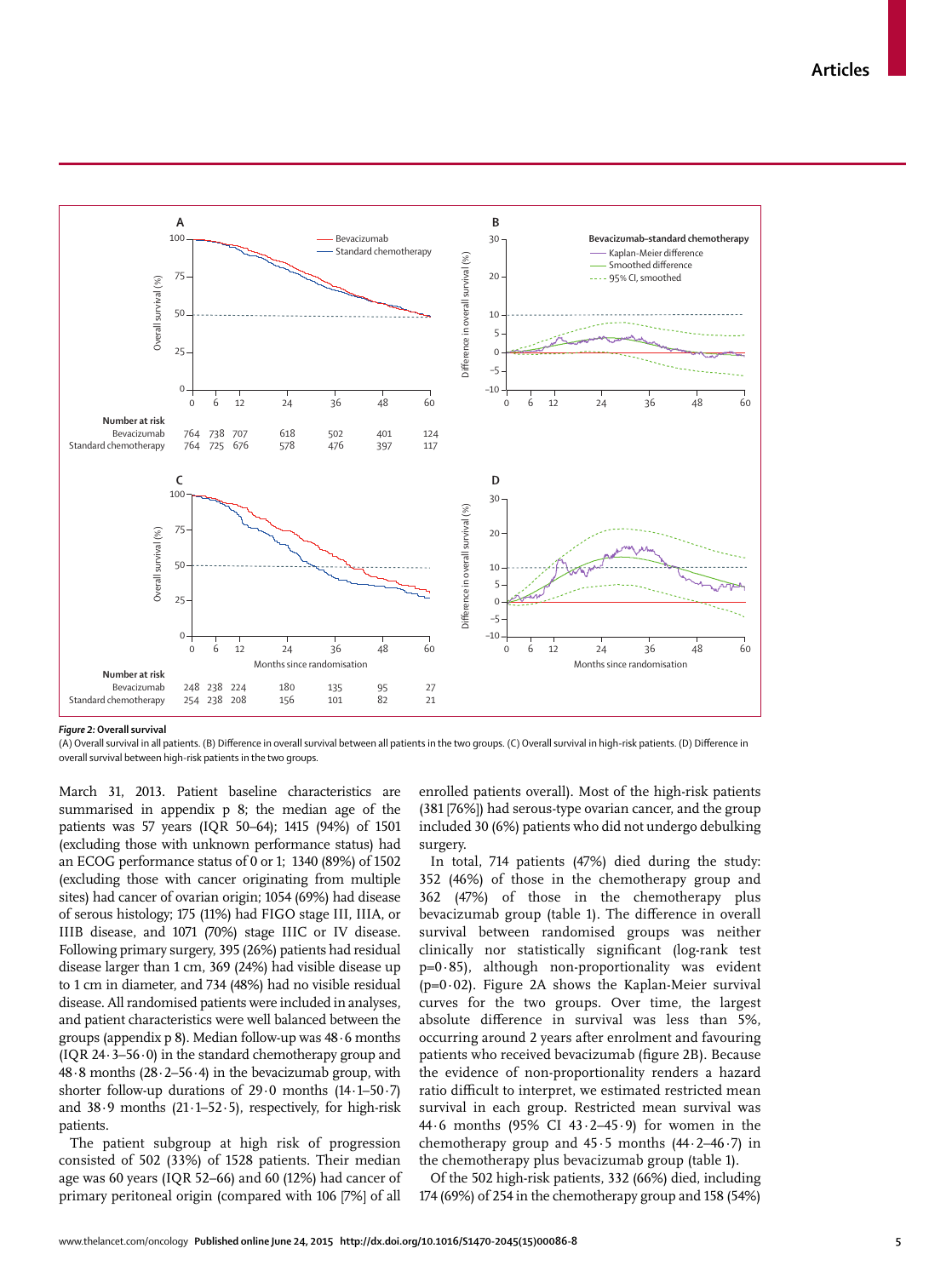of 248 in the bevacizumab group (table 1). Evidence suggested longer overall survival in those who had received bevacizumab ( $p=0.03$ , figure 2C) but evidence of non-proportional hazards ( $p=0.01$ ) meant that the hazard ratio was difficult to interpret. Restricted mean overall survival time was 39·3 months (95% CI 37·0–41·7) for the bevacizumab group and 34·5 months (32·0–37·0) for the chemotherapy group (log-rank  $p=0.03$ ; table 1). The absolute difference in survival exceeded 10% after 2 years, and remained at  $4.4\%$  (95% CI  $-4.1$  to 12.9) at 5 years (figure 2D). However, in non-high-risk patients, the restricted mean survival time did not differ significantly between the two treatment groups (49·7 months [95% CI  $48.3-51.1$ ) in the standard chemotherapy group vs  $48.4$ months  $[47.0-49.9]$  in the bevacizumab group;  $p=0.20$ ).

Further analyses of survival by stage, residual disease burden, and risk of recurrence showed a benefit from bevacizumab with worsening prognostic factors (figure 3). Similar patterns were also noted for progression-free survival ( $p=0.014$  for stage,  $p=0.005$  for high risk; appendix p 12).

No benefit of bevacizumab was reported for other predefined poor-prognosis tumour types (table 2). Some baseline imbalance was recorded within subgroups, which is most likely a consequence of small numbers and is unlikely to have affected the results (appendix p 9). The mortality rate in all three subgroups was lower than in the overall trial population, especially in patients with low-stage high-grade disease (table 2). No evidence of difference between treatment groups was recorded within these subgroups (table 2).

In our extension of the previously reported quality-oflife analysis, now including data up to the predefined timepoint of week 76, in patients without disease progression, global quality of life did not differ between those who received standard chemotherapy and those receiving bevacizumab at week 76 (p= $0.43$ , appendix p 9). In further exploratory analyses, a clinically small difference was recorded in patients receiving bevacizumab who were in the non-high-risk group relative to patients not receiving bevacizumab ( $-5.1$  points, 95% CI  $-9.4$  to  $-0.7$ ; p=0.02), whereas a

|                                 | Events (n)/patients (n) |              | Hazard ratio (95% CI) | Mean overall survival (months) |                     |                    |
|---------------------------------|-------------------------|--------------|-----------------------|--------------------------------|---------------------|--------------------|
|                                 |                         |              |                       | Bevacizumab group              | Control group       |                    |
| All patients                    | 714/1528                |              | $0.99(0.85-1.14)$     | $45.5(44.2 - 46.7)$            | $44.6(43.2 - 45.9)$ |                    |
| <b>Risk status</b>              |                         |              |                       |                                |                     | Interaction p=0.01 |
| Non-high-risk patients          | 382/1026                |              | $1.14(0.93 - 1.40)$   | $48.4(47.0 - 49.9)$            | $49.7(48.3 - 51.1)$ |                    |
| High-risk patients              | 332/502                 |              | $0.78(0.63 - 0.97)$   | 39.3 (37.0-41.7)               | 34.5 (32.0-37.0)    |                    |
| Disease stage                   |                         |              |                       |                                |                     | Trend $p=0.004$    |
| Stage I, II, III (0 cm)         | 197/725                 |              | $1.23(0.93-1.62)$     | $51.5(49.9 - 53.0)$            | $52.3(50.8-53.8)$   |                    |
| Stage III ( $>0$ , $\leq 1$ cm) | 185/301                 |              | $0.95(0.71-1.26)$     | $41.9(39.1 - 44.7)$            | $42.6(39.8-45.4)$   |                    |
| Stage III (>1 cm)               | 194/290                 |              | $0.84(0.63 - 1.11)$   | $40.2(37.3 - 43.1)$            | $36.1(32.9 - 39.3)$ |                    |
| Stage IV                        | 115/182                 |              | $0.76$ (0.53-1.10)    | $38.9(34.9 - 42.9)$            | 33.5 (29.0-37.9)    |                    |
| Inoperable                      | 23/30                   |              | $0.52(0.21 - 1.27)$   | $34.5(22.0 - 47.0)$            | 24.9 (17.7-32.1)    |                    |
|                                 | 0.2                     | 0.5          |                       |                                |                     |                    |
|                                 |                         | Hazard ratio |                       |                                |                     |                    |

Figure 3: Treatment effect on overall survival by disease status at enrolment

|                                                      | Clear cell tumours*          |                         | Low-stage high-grade tumours |                         | Low-grade serous tumours     |                         |
|------------------------------------------------------|------------------------------|-------------------------|------------------------------|-------------------------|------------------------------|-------------------------|
|                                                      | Standard therapy<br>$(n=77)$ | Bevacizumab<br>$(n=82)$ | Standard therapy<br>$(n=75)$ | Bevacizumab<br>$(n=67)$ | Standard therapy<br>$(n=49)$ | Bevacizumab<br>$(n=31)$ |
| Follow-up duration (months)                          | $52.5(29.0-57.5)$            | $50.7(28.2 - 57.9)$     | $55.3(49.1 - 60.6)$          | $55.4(51.2 - 61.6)$     | $50.5(28.2 - 55.1)$          | $55.3(47.9 - 62.0)$     |
| Deaths                                               | 20 (26%)                     | 24 (29%)                | 6(8%)                        | 9(13%)                  | 13 (27%)                     | 7(23%)                  |
| Log-rank test p value                                | $p=0.74$                     |                         | $p = 0.44$                   |                         | $p=0.60$                     |                         |
| HR (95% CI)                                          | $1.09(0.64 - 1.88)$          |                         | $1.49(0.53 - 4.20)$          |                         | $0.78(0.31 - 1.97)$          |                         |
| Non-proportionality p valuet                         | $p = 0.58$                   |                         | $p=0.002$                    |                         | $p=0.07$                     |                         |
| (Restricted) mean survival<br>time (months; 95% CI)‡ | $48.0(43.9 - 52.2)$          | $47.6(43.6 - 51.6)$     | $56.2(51.5 - 60.9)$          | 57.5 (55.7-59.4)        | $50.4(45.6 - 55.2)$          | $50.5(43.9 - 57.0)$     |
| Restricted mean survival time<br>difference (95% CI) | $-0.4$ ( $-6.1$ to $5.3$ )   |                         | $1.3(-3.7)$ to $6.4$ )       |                         | $0.1$ ( $-7.9$ to $8.0$ )    |                         |

groups. \*The clear cell tumour group includes some patients with mixed histology. †Grambsch-Therneau test. ‡Restricted at 5 years.

**Table 2:** Overall survival in predefined subgroups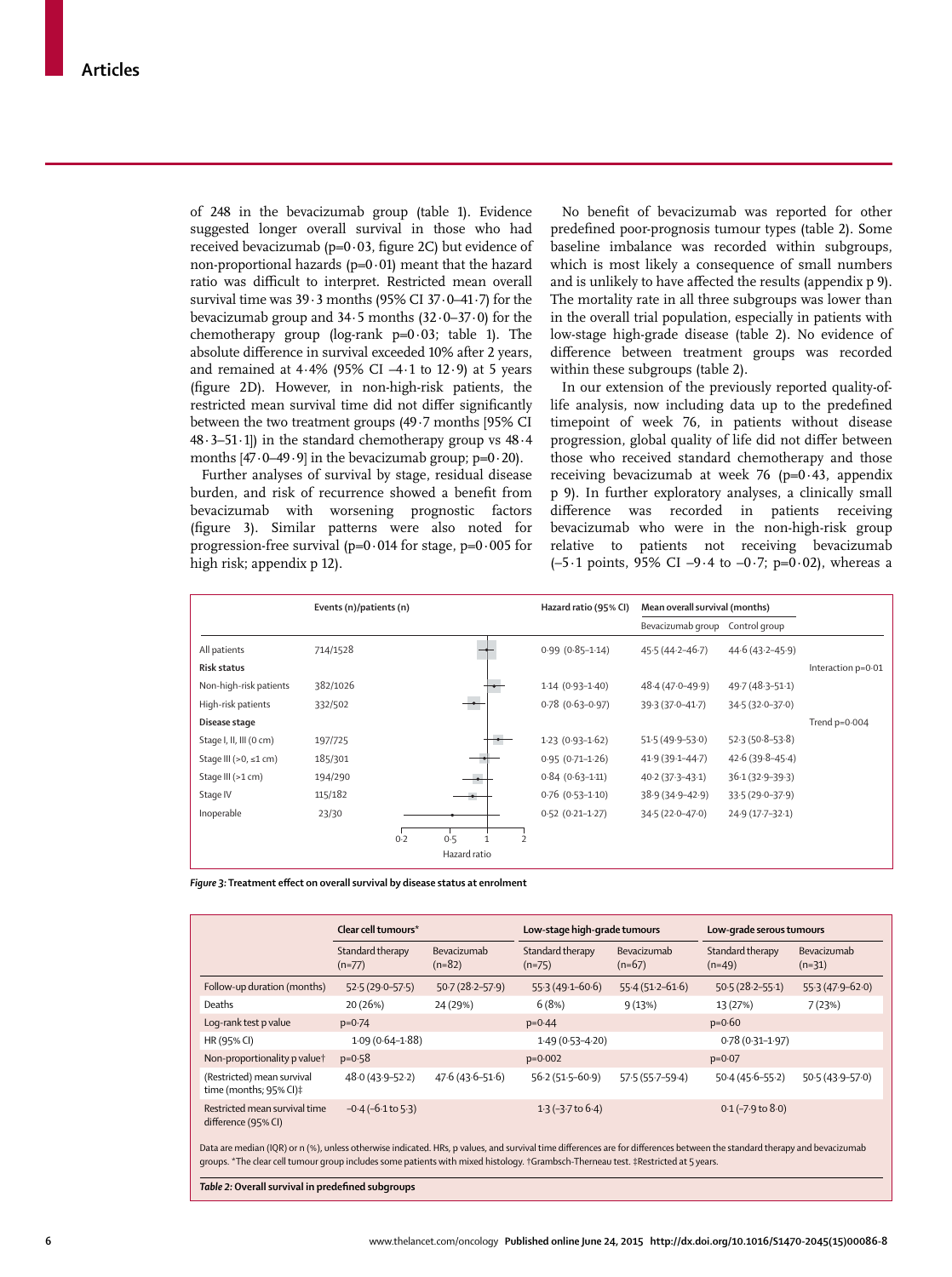small and insignificant benefit  $(+4.3 \text{ points},$ 95% CI  $-4.9$  to 13.4; p=0.36) relative to patients not receiving bevacizumab was noted in high-risk patients. A sensitivity analysis of missing data suggested that these fi ndings were robust (appendix p 9)**.**

The primary analysis of progression-free survival was previously reported when 759 patients had experienced disease progression or died (392 in the standard chemotherapy group and 367 in the bevacizumab group).6 Since these primary analyses, a further 321 patients have subsequently progressed or died without progression (134 in the standard chemotherapy group and 187 in the bevacizumab group) for a total of 1080 progression events or deaths. The overall difference in progression-free survival between randomised groups was no longer statistically significant (table 1; appendix p 11). However, in highrisk patients, a significant benefit remains ( $p=0.001$ ) with strong evidence of non-proportional hazards  $(p<0.0001)$ , and longer mean restricted progressionfree survival in the bevacizumab group than in the chemotherapy group (table 1).

Most adverse events that occurred in the trial have been previously reported: bevacizumab was associated with an increase in grade 1–2 mucocutaneous bleeding (271 [36%] patients in the bevacizumab group *vs* 55 [7%] patients in the standard chemotherapy group), grade 2 or worse hypertension (136 [18%] *vs* 16 [2%]), grade 3 or worse thromboembolic events (51 [7%] *vs* 23 [3%]), and grade 3 or worse gastrointestinal perforations (ten [1%] *vs* three [<1%]). During extended follow-up of overall survival, one further treatment-related grade 3 event (gastrointestinal fistula in a bevacizumab-treated patient), three grade 2 treatment-related events (cardiac failure, sarcoidosis, and foot fracture, all in bevacizumabtreated patients), and one grade 1 treatment-related event (vaginal haemorrhage, in a patient treated with standard chemotherapy) were also reported.

## **Discussion**

The results of ICON7 show that bevacizumab did not improve overall survival in the intention-to-treat population of women randomly assigned to receive it in conjunction with chemotherapy, although heterogeneity of benefit was observed dependent on residual disease burden before treatment. Although the overall difference between treatment groups was not statistically significant, non-proportionality was recorded, despite the fact that the magnitude of the change over time was not clinically meaningful. However, in a preplanned analysis, women at high risk of disease progression had a significant improvement in overall survival with the addition of bevacizumab to standard chemotherapy. A similar improvement in overall survival was also reported in high-risk patients (>1 cm residual tumour) in GOG-218 (HR 0·73 in ICON7, HR 0·86 in GOG-218), with some differences as expected because of varying postprogression treatment strategies, in particular greater use of bevacizumab (ie, more participants receiving the drug) in GOG-218 patients. These findings are relevant since, in practice, bevacizumab use has become focused on the high-risk patient group.

In addition to the contrast between high-risk and nonhigh-risk patients, there was a clear association between increasing disease severity and a stronger beneficial effect of bevacizumab (figure 3). To our knowledge, this is the first study with bevacizumab to show this trend in a single trial. These observations provide a clinical framework for the appropriate use of bevacizumab in ovarian cancer that is consistent with the biological requirement for angiogenesis in growing tumours, and a hypothetical framework to explain this effect biologically. Our data suggest that a residual physical tumour burden, presumably producing VEGF, is necessary to enable bevacizumab to exert its effect on the tumour microenvironment. Other trials in ovarian cancer have also reported an overt benefit in women with a measurable (higher) disease burden following recurrence, in both platinum-sensitive<sup>7</sup> and platinumresistant settings.<sup>8</sup>

These final results complement the findings of the earlier primary progression-free survival analysis, $^{\circ}$  with a benefit of bevacizumab recorded in women with advanced-stage suboptimally debulked disease. The magnitude and duration of benefit in this group is both clinically and statistically significant. The primary progression-free survival analyses also showed similar outcomes in GOG-218 patients and the high-risk patient group of ICON7.5,6 The updated progression-free survival analysis reported here showed a reduced overall effect, with greater elapsed time from treatment with bevacizumab, but the earlier results remain the primary pre-specified analysis.

Our data also identify patients who might not benefit from bevacizumab in the first-line setting. Women with early-stage (FIGO stage I/II) disease, even if judged to be high risk on the basis of grade or clear cell histology, do not seem to benefit. Women with optimally debulked (<1 cm) stage III disease also had no benefit. Furthermore, a small reduction in overall quality of life was recorded in non-high-risk patients treated with bevacizumab. Our trial included patients with all stages of newly diagnosed epithelial ovarian, fallopian tube, and primary peritoneal cancer for whom postoperative chemotherapy would usually be indicated. It also included 30 patients in whom primary, and subsequent, debulking surgery was regarded as unlikely to be in the patient's best interests.

Three subgroups based on tumour type were also predefined: clear cell, low-grade serous, and high-risk low-stage cancer. Women with clear cell carcinoma comprised 10% of the study population. This histology was previously thought to confer a substantially worse outcome than other tumour subtypes but these patients did surprisingly well in our trial, with a 72% survival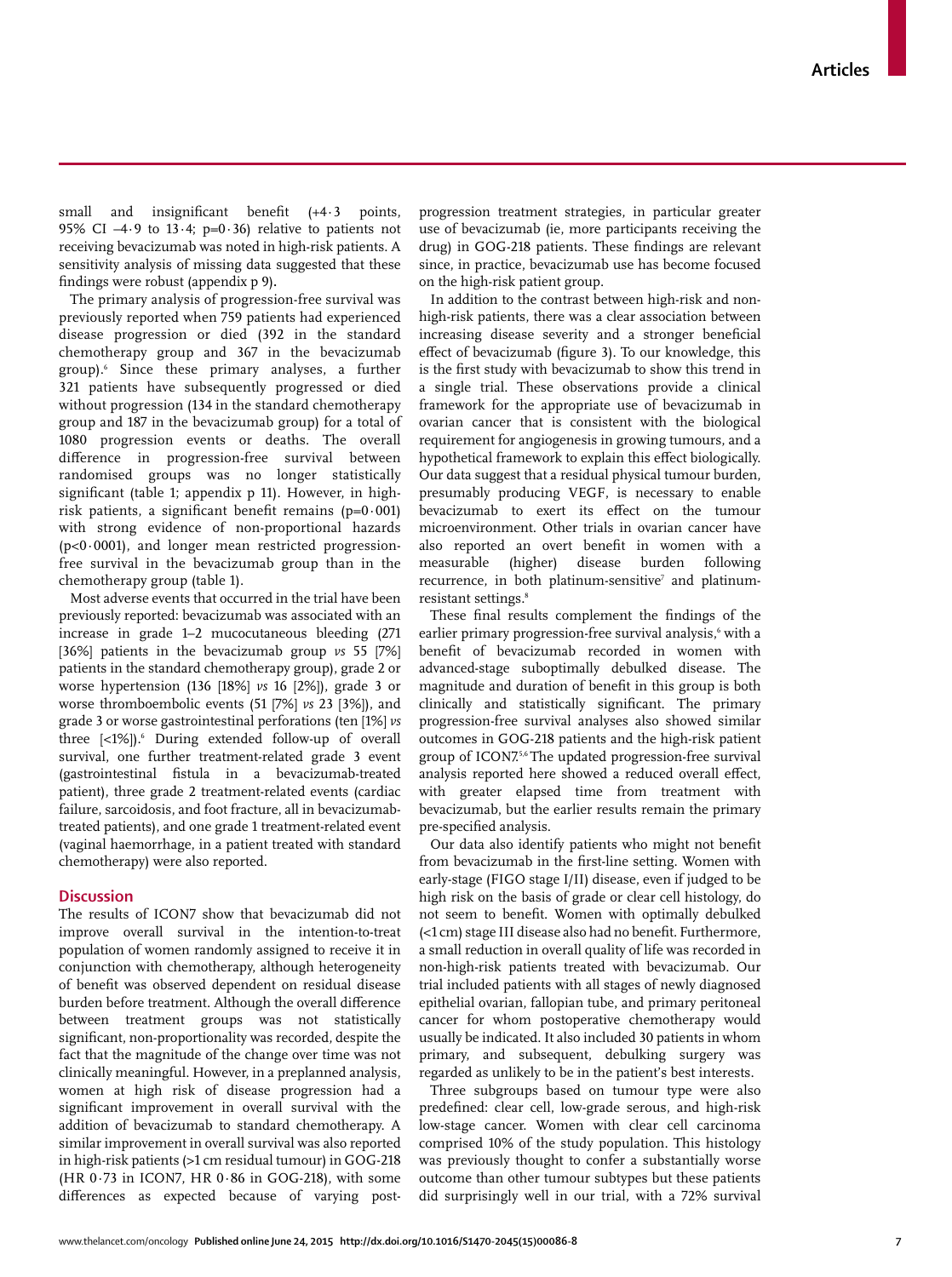after a median of 51 months' follow-up, with no benefit from bevacizumab. Patients with low-grade serous cancer also did not benefit from the addition of bevacizumab, although a major limitation of this assessment is the absence of central pathology review for these tumours. Patients with low-stage high-risk tumours also did not benefit from the addition of bevacizumab. For all three subgroup analyses, the numbers of patients were small and statistical power to detect differences was low.

To reflect on the choice of outcome measures for the ICON7 trial is pertinent. The primary outcome measure was progression-free survival, but the trial was also a-priori structured to assess overall survival. To assess this outcome measure needed a further 3 years of followup after the primary progression-free survival analysis, but also simplified aspects of trial design, such as placebo control and independent masked radiology review, which are essential when progression-free survival is the only outcome measure. The primary analysis in 2011 showed a significant progression-free survival benefit in the intention-to-treat population, which was most pronounced in women at high risk of progression.6 Over time, the effect closely followed bevacizumab treatment, with the maximum benefit coinciding precisely with duration of treatment (appendix  $p$  11). Notably, the overall survival difference outlasts the duration of bevacizumab exposure and points to a durable benefit in the high-risk group (figure 2D), raising the possibility of additional benefit to high-risk patients from further extension of treatment duration, which is the subject of ongoing research in the BOOST trial (NCT01462890). Following disease progression in ICON7, the pattern of further treatment was similar in both randomised groups, with little use of further bevacizumab in either group.

Questions about the optimum timing of bevacizumab therapy in the trajectory of a woman's disease remain. Should it be considered at initial presentation, time of platinum-sensitive recurrence, or after the development of platinum resistance? Bevacizumab has shown a significant progression-free survival benefit in all these settings,<sup>5-8</sup> and an overall survival benefit in some settings too.6,13,14 Our data strongly support early use of bevacizumab, based on risk and disease burden. Whether or not bevacizumab can be used beyond progression in this indication, and whether or not treatment can be repeated, remains an intriguing question that is being addressed in the MITO16MANGO2b trial (NCT01802749); with studies in colorectal cancer<sup>15</sup> and breast cancer<sup>16</sup> having already provided evidence of benefit.

From a societal perspective, there are strong and sometimes opposing views about the costs and cost– benefit ratio of bevacizumab. The JGOG-316 trial<sup>17</sup> reported a similar overall survival benefit without bevacizumab from the use of weekly paclitaxel, whereas  $GOG-262<sup>18</sup>$  suggests that the effect of bevacizumab may be attenuated by such a strategy. Full economic analyses related to our trial are ongoing and will be reported separately. Interestingly, the small reduction in quality of life associated with bevacizumab that was reported after 54 weeks<sup>19</sup> was smaller still by week 76 and was not statistically significant. The ability to predict which patients will benefit most is clearly important and could have the power to change the cost-effectiveness of treatment substantially by not treating patients with little chance of benefit. Our data suggest a simple and pragmatic clinical algorithm based on residual disease. Many studies are underway to identify a biomarker signature of response or resistance in patients in our trial. Collinson and colleagues<sup>20</sup> and Backen and colleagues<sup>21</sup> have presented biomarker strategies with potentially predictive approaches, whereas Gourley and  $\text{colle}$ agues<sup>22</sup> have reported that bevacizumab might disadvantage women with an immunologically active subtype and Winterhoff and coworkers have reported benefit for women with mesenchymal-subtype disease.<sup>23</sup> These findings all need to be validated in independent datasets.

The addition of bevacizumab to chemotherapy is an important step forward in integrating biological agents with conventional chemotherapy in ovarian cancer. This trial provides evidence of a benefit in poor-prognosis patients. Future studies will refine important questions of biological prediction, duration, and rechallenge.

#### **Contributors**

AMO, TJP, MKBP, AMS, GCJ (translational research), and DS (quality of life) led and coordinated the study design. JP, JAL, EP-L, GK, MSC, PB, AC, T-WP-S, GR, FJ, MRM, MP, MQ, AP, and LF led recruitment and data collection. ADC, AE, and MKBP analysed the data, which was interpreted by all coauthors. AMO, TJP, ADC, MKBP, and RK drafted the report with input from all coauthors. All authors have seen and approved the final report.

#### **Declaration of interests**

GCJ is chair of the Medical Research Council translational research group for ICON7 which received Roche funding. EP-L, PB, AC, T-WP-S, FJ, and MQ have received personal fees from Roche outside the submitted work. GR and TJP have received personal fees from Roche during the conduct of the study. PB has received grant funding from Roche outside the submitted work. RK, MKBP, and TJP have received grant funding from Roche during the study period. ADC and T-WP-S have received non-financial support from Roche, outside the submitted work. MKBP and TJP have received non-financial support from Roche during the study period. T-WP-S has received personal fees from Novartis and AstraZeneca outside the submitted work. GR has received personal fees from Oxigene, Amgen, and Novartis outside the submitted work. MQ has received personal fees from Tesaro outside the submitted work. TJP has received personal fees from Novartis and AstraZeneca outside the submitted work, and has received other fees from several other pharmaceutical companies and research organisations in connection with the costs of running a broad research portfolio, outside the submitted work. AMO, JP, AE, JAL, GK, MSC, MRM, MP, AP, DS, AMS, and LF declare no competing interests.

#### **Acknowledgments**

We thank the women who participated in the trial and their families. The study was supported by Roche and the National Institute for Health Research, through the National Cancer Research Network. Roche also undertook regulatory filing of bevacizumab with progression-free survival data, leading to its widespread international use.